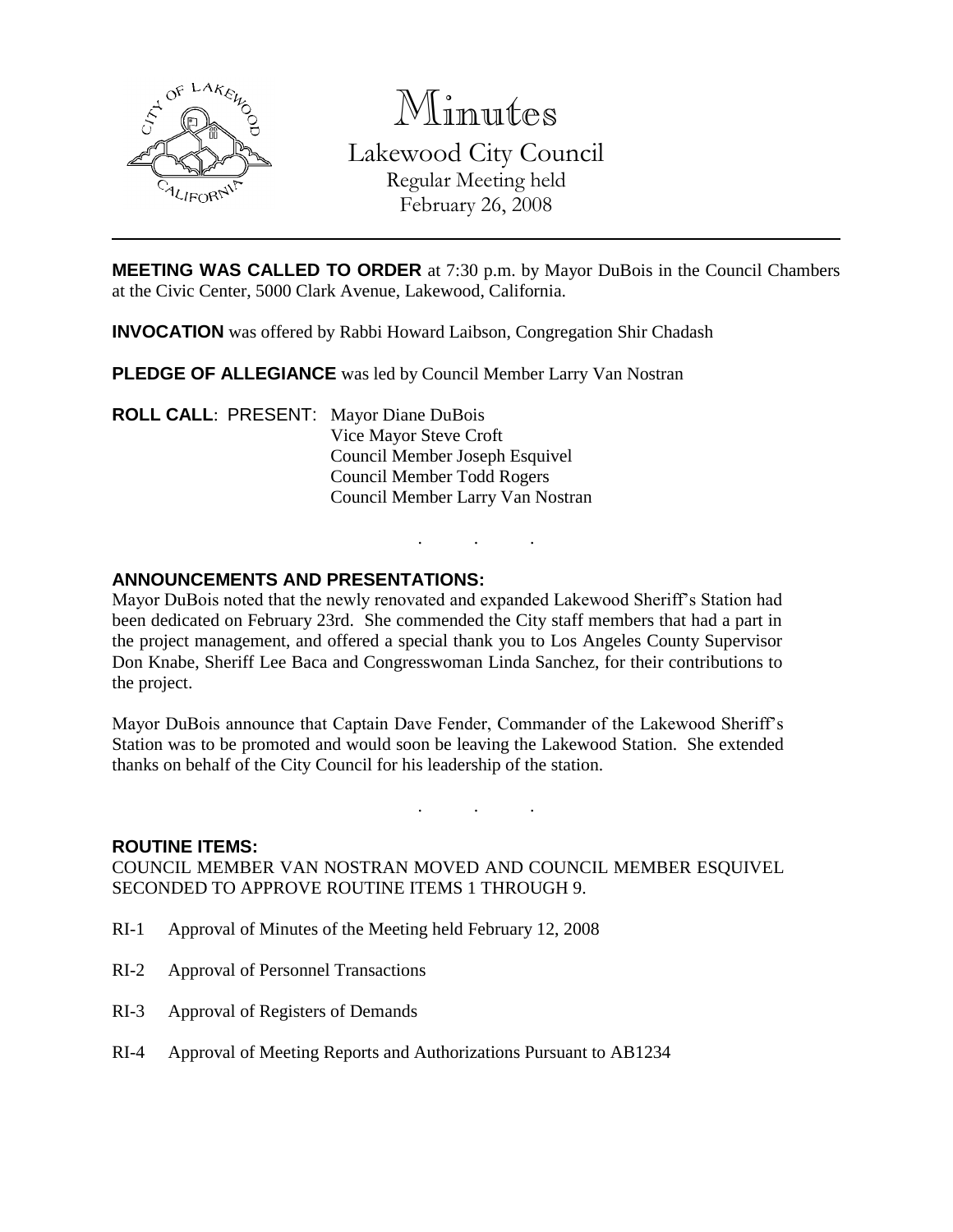City Council Minutes February 26, 2008 Page 2

#### **ROUTINE ITEMS:** Continued

- RI-5 RESOLUTION NO. 2008-3; A RESOLUTION OF THE CITY COUNCIL OF THE CITY OF LAKEWOOD APPROVING THE AGREEMENT WITH THE COUNTY OF LOS ANGELES FOR GENERAL SERVICES
- RI-6 Approval of Monthly Report of Investment Transactions
- RI-7 RESOLUTION NO. 2008-4; A RESOLUTION OF THE CITY COUNCIL OF THE CITY OF LAKEWOOD ESTABLISHING A PHYSICALLY HANDICAPPED PERSONS DESIGNATED PARKING SPACE ON THE WEST SIDE OF COLDBROOK AVENUE WITHIN THE CITY OF LAKEWOOD
- RI-8 Approval of Expenses and Appropriation of Funds for Centre Waterproofing Project
- RI-9 Approval of Substitution of Contractor for Public Works Contract No. 07-6, Bloomfield Teen Resource Center Expansion Project
- UPON ROLL CALL VOTE, THE MOTION WAS APPROVED:

AYES: COUNCIL MEMBERS: Van Nostran, Esquivel, Croft, Rogers and DuBois NAYS: COUNCIL MEMBERS: None

# **3.1 • DEL VALLE PARK PICNIC SHELTER REPLACEMENT PROJECT**

Public Works Director Lisa Rapp displayed slides and presented a report based on the memo in the agenda. She stated that in July of 2007, a fire had destroyed Shelter No. 2 at Del Valle Park and although it had initially been believed that the structure might be repaired, it was determined that the structure would need to be demolished.

. . .

Administrative Services Director Diane Perkin advised that an insurance claim had been filed for damage to the structure and that the demolition could not proceed until resolution of the claim. She outlined the claims process, noting that an independent estimate for demolition and rebuilding of the shelter had been obtained. She concluded by stating the settlement had been finalized, and the insurance agency would be responsible for the demolition costs.

Ms. Rapp noted that the insurance adjustor would contract with and compensate a contractor for the demolition, and that they were expected to pull City permits this week.

Recreation and Community Services Director Lisa Litzinger reported that there were three shelters at Del Valle Park, all of the same design and construction, and that all three were fully booked, by Lakewood residents, every weekend of the summer season. She advised that staff had investigated replacing the single destroyed shelter or whether funding could be found to replace all three shelters. She reported that there were some grant funds available for the project through Proposition 12 Bond Act of 2000 and Proposition A Act of 1996, and that with the insurance settlement, should be enough to complete a project to replace all three shelters. She displayed slides showing possible replacement styles.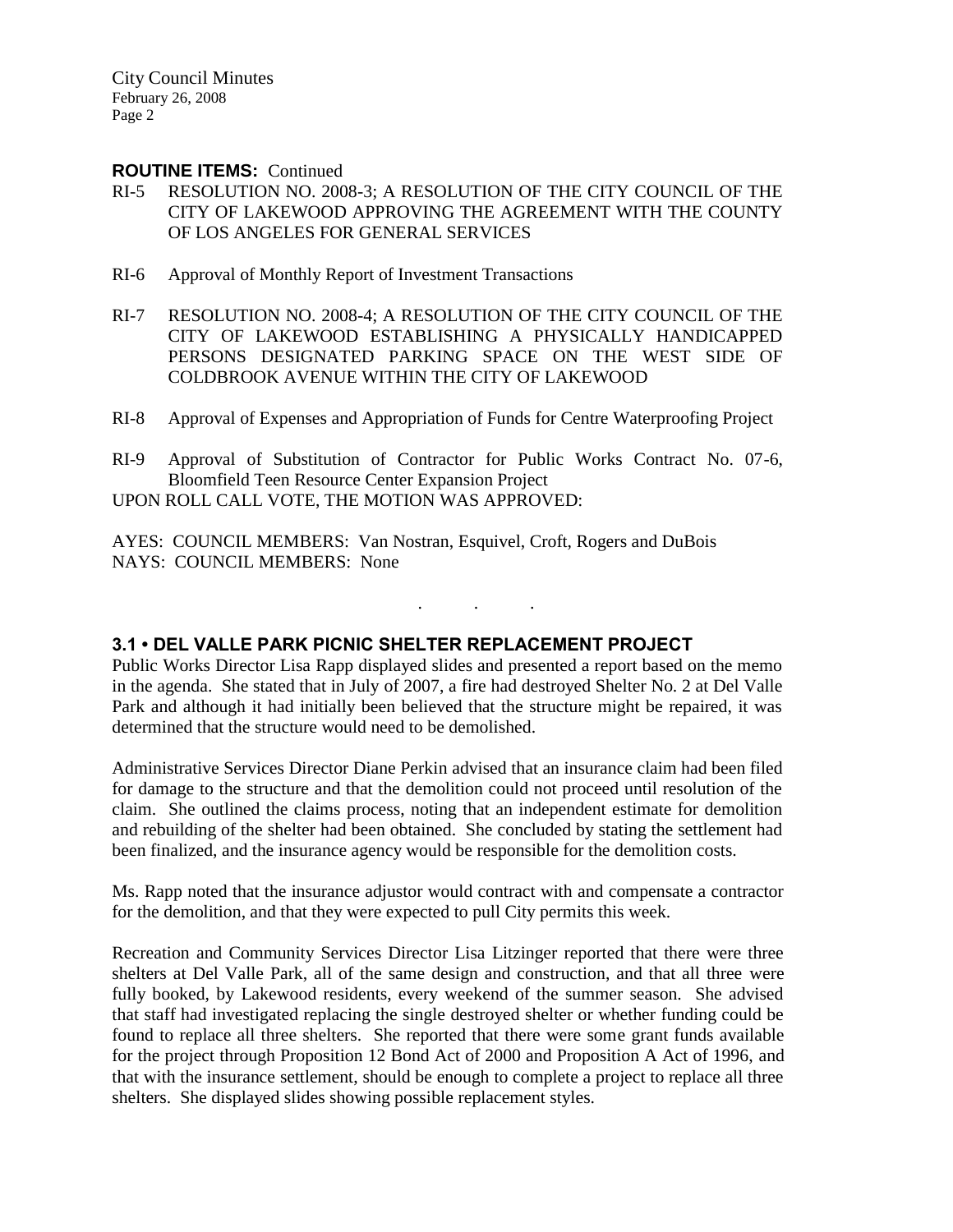**3.1 • DEL VALLE PARK PICNIC SHELTER REPLACEMENT PROJECT** - Continued Ms. Rapp continued by reporting that there would be minor changes in the grading to improve park visibility and make the shelter sites ADA accessible. She noted that construction on the new shelters would be scheduled for the end of this summer's season. It was the recommendation of staff that the City Council approve initiation of a project for the replacement of all three picnic shelters at Del Valle Park; approve the proposal of Meyer & Associates to provide design services for the project in an amount not to exceed \$30,000; and authorize the use of two grant funding sources for the project.

Council Member Van Nostran inquired about the time frame. Ms. Rapp stated that the demolition would commence within days and, once completed, the site would be graded and seeded in preparation for the summer season, after which the other shelters would be demolished. She reported that the actual cause of the fire that destroyed Shelter No. 2 was unknown.

Council Member Rogers expressed concern that lighting in the new structure be sufficient to be a deterrent to anyone tempted to loiter when the park was closed.

COUNCIL MEMBER ROGERS MOVED AND VICE MAYOR CROFT SECONDED TO APPROVE STAFF'S RECOMMENDATIONS. UPON ROLL CALL VOTE, THE MOTION WAS APPROVED:

. . .

AYES: COUNCIL MEMBERS: Van Nostran, Esquivel, Croft, Rogers and DuBois NAYS: COUNCIL MEMBERS: None

### **3.2 • STATEMENT OF INTERGOVERNMENTAL GOALS AND PRIORITIES**

Administrative Assistant II Paolo Beltran made a presentation on the Statement of Intergovernmental Goals for 2008. He briefly reviewed the 2007 Goals and the progress made. He noted the priorities for the 2008 legislative session in the areas of Federal, State and Regional/County, such as preservation of funding for the Community Oriented Policing Services (COPS) program, policies and program to protect the environment, and other legislation or programs that promote enhanced law enforcement services.

Council Member Van Nostran inquired about progress on the Del Amo Bridge Replacement Project. Ms. Rapp replied by stating that considering the project involved four cities and two counties, there had been a great deal of cooperation regarding the project. She advised that currently, the project was waiting for CalTrans to make a determination regarding a necessary design exception.

Ms. Rapp also confirmed for Council Member Van Nostran and Vice Mayor Croft that the Bloomfield Avenue project was still on schedule according to the material previously presented to the City Council.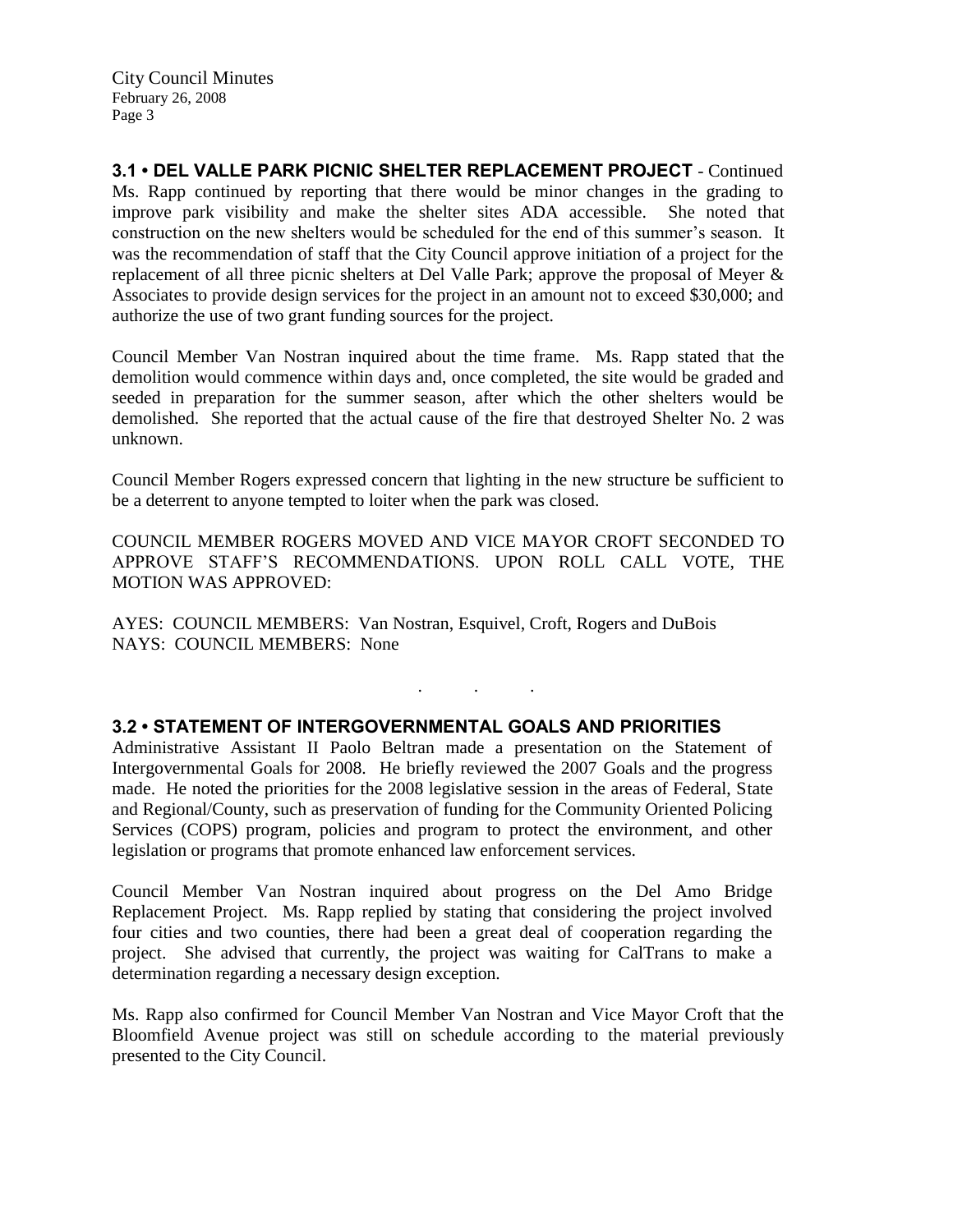City Council Minutes February 26, 2008 Page 4

## **3.2 • INTERGOVERNMENTAL GOALS AND PRIORITIES** - Continued

Mayor DuBois asked about the objectives for the COPS programs. Mr. Beltran responded by stating that the funding levels had been declining each year and there had been threats that the program would be discontinued completely. He reported that letters would be going to the City's Federal representatives regarding the importance of this funding for Lakewood law enforcement programs.

In response to a question from Council Member Esquivel, City Manager Howard Chambers advised that the Governor had proposed a ten percent cut in funding for the State COPS program.

Council Member Rogers noted that there was a proposal to completely cut the Federal program and pass the funding on to the States to administer.

COUNCIL MEMBER VAN NOSTRAN MOVED AND COUNCIL MEMBER ESQUIVEL SECONDED TO APPROVE THE 2008 INTERGOVERNMENTAL GOALS AS PRESENTED. UPON ROLL CALL VOTE, THE MOTION WAS APPROVED:

AYES: COUNCIL MEMBERS: Van Nostran, Esquivel, Croft, Rogers and DuBois NAYS: COUNCIL MEMBERS: None

At 8:08 p.m., the Regular Meeting of the City Council was recessed for the Meeting of the Lakewood Redevelopment Agency. At 8:09 p.m., the City Council Meeting was reconvened.

. . .

. . .

. . .

**ORAL COMMUNICATIONS: None** 

At 8:09 p.m., the Regular Meeting of the City Council was recessed to a closed session.

### **CLOSED SESSION:**

CONFERENCE WITH LEGAL COUNSEL – ANTICIPATED LITIGATION Significant exposure to litigation pursuant to Government Code §54956.9(b) in one case

At 8:20 p.m., the City Council Meeting was reconvened. City Attorney Steve Skolnik announced that the following action had been taken in closed session:

COUNCIL MEMBER ESQUIVEL MOVED AND COUNCIL MEMBER VAN NOSTRAN SECONDED TO AUTHORIZE THE MAYOR TO EXECUTE A COSTCO AGREEMENT WITH THE CITY OF LONG BEACH REGARDING THE TRAFFIC SIGNALS LOCATED AT DEL AMO BOULEVARD AND GRAYWOOD AVENUE AND AT DEL AMO BOULEVARD AND CLARK AVENUE.

He reported that the motion had carried with a unanimous vote.

. . .